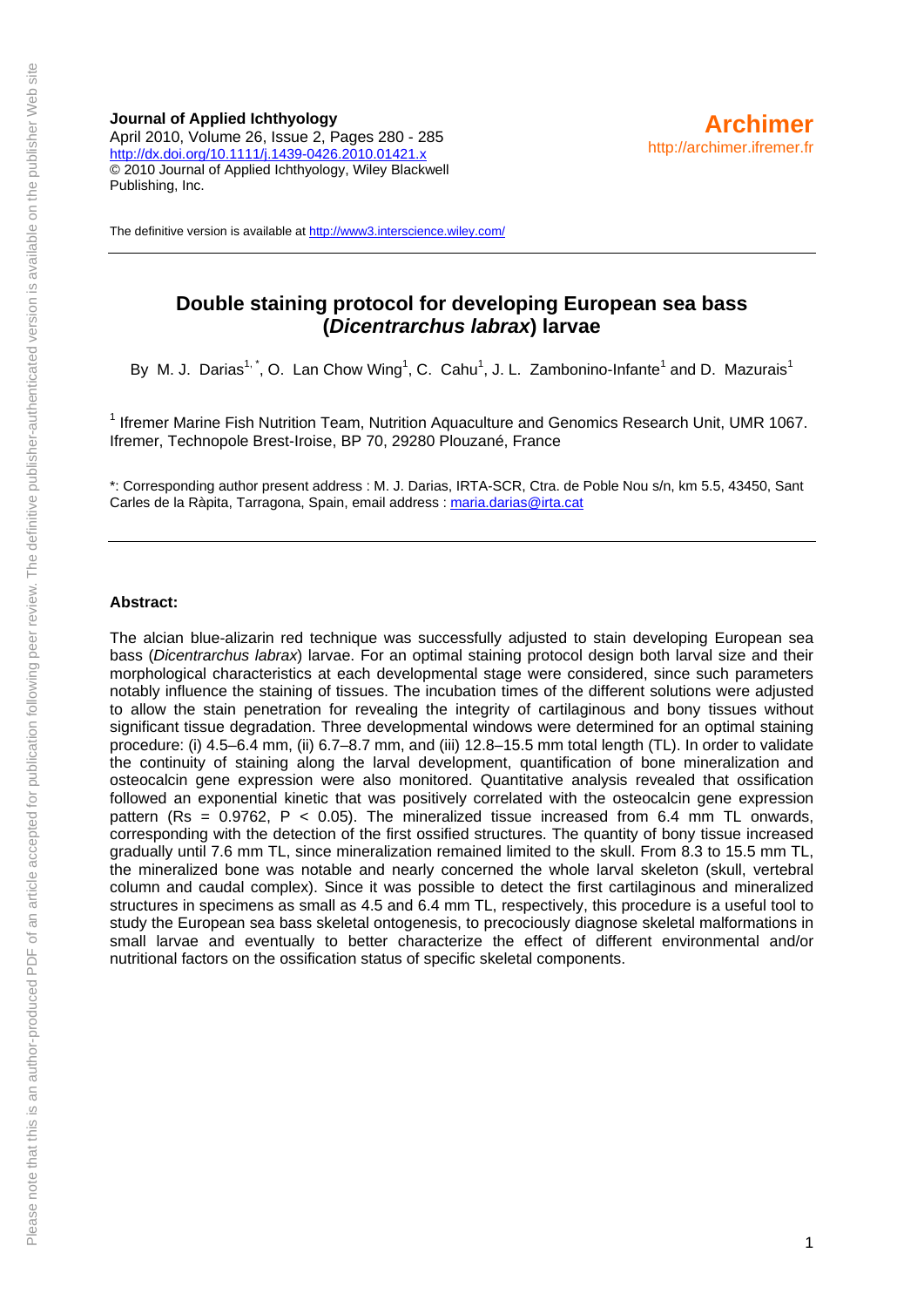The use of alcian blue-alizarin red double staining methodology to stain fish is relatively old (Dingerkus and Uhler, 1977; Potthoff, 1984; Taylor and Van Dyke, 1985) and it has been used to study the skeletal development in several marine fish species of the Mediterranean aquaculture such as *Sparus aurata* (Faustino and Power, 1998, 1999, 2001), *Dentex dentex* (Koumoundouros et al., 2000), *Scophthalmus maximus* (Wagemans et al., 1998) or *Solea senegalensis* (Gavaia et al., 2002). Moreover, this technique allowed detecting and characterizing skeletal abnormalities in reared fish species (Daoulas et al., 1991; Marino et al., 1993; Koumoundouros et al., 1997a,b, 2002; Gavaia et al., 2002; Fernández et al., 2008, 2009; Mazurais et al., 2008, 2009; Darias et al., 2010), which cause severe economic impact for the aquaculture industry. There are different causative factors, including physiological, environmental, genetic, xenobiotic and nutritional ones, affecting the larval and juvenile stages of cultured freshwater and marine fish (Lall and Lewis-McCrea, 2007). Recently, this double staining procedure has also been used as a tool to evaluate the nutritional effects on the quality of the fish skeleton at the end of the larval period (Fernández et al., 2008, 2009; Mazurais et al., 2008, 2009; Darias et al., 2010). However, since nutritional needs change through the larval development, the precocious detection of skeletal deformities could aid to determine the influence nutrients on early larval development. In this sense, the establishment of the alcian blue-alizarin red double staining technique for developing European sea bass larvae becomes useful to describe skeletogenesis as well as to evaluate any factor that could induce skeletal deformities. Although the ontogeny of the cephalic (Gluckmann et al., 1999) and appendicular (Marino et al., 1993) skeleton has been investigated in this species, there is no information about the characterization of the ossification process using a quantitative methodology. Quantification of bone mineralization could also serve to determine and localize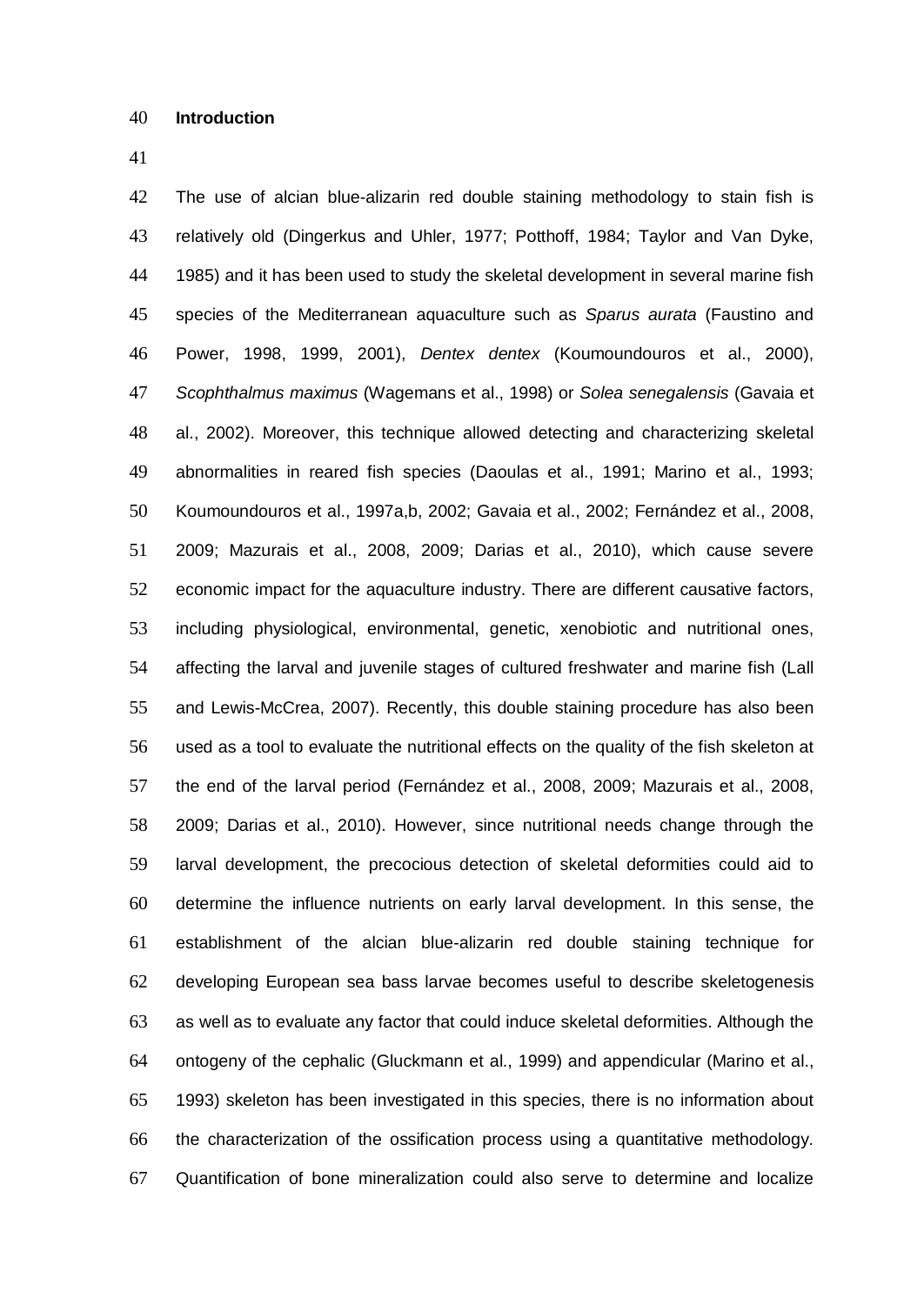possible disruptions during this process that could constitute the origin of skeletal deformities. In order to validate bone quantification analysis based on the double staining approach, it was found appropriated to study in parallel the expression pattern of the osteocalcin gene, which serves as marker for the mineralization process. Osteocalcin (Bone Gla protein) is indeed the most abundant non collagenous protein in the extracellular matrix of bony tissues (Nishimoto et al., 1992), it is synthesized by matures osteoblasts and constitutes nowadays a marker for bone remodelling in various vertebrates (Swaminathan, 2001; Nishimoto et al. 2003, Benhamou 2007).

# **Material and methods**

### *Rearing conditions and larval sampling*

 European sea bass larvae were obtained from the Ecloserie Marine de Gravelines (Gravelines, France). Larvae were acclimated and divided into four 35-liter cylindroconical fiberglass tanks (2,100 larvae per tank) at an initial density of 60 larvae per litre. Throughout the experiment, temperature was 20ºC, salinity was 35‰, and the oxygen level was maintained above 6 mg per litre. Photoperiod was 24:0 hours light-dark cycle, and maximum light intensity was 9 watts per square meter at the water surface. Larvae were fed from day 6 to day 45 post hatching (dph) on microparticulate diets (WO 0064273) prepared in our laboratory as described by Cahu et al. (2003). Forty to fifty larvae were sampled from each tank at 7, 11, 15, 17, 21, 25, 30, 35 and 40 dph for double staining, which corresponded to 4.5, 5.4, 6.4, 6.7, 7.6, 8.3, 12.8, 14 and 15.5 mm TL, respectively.

#### *Alcian blue-Alizarin red double staining*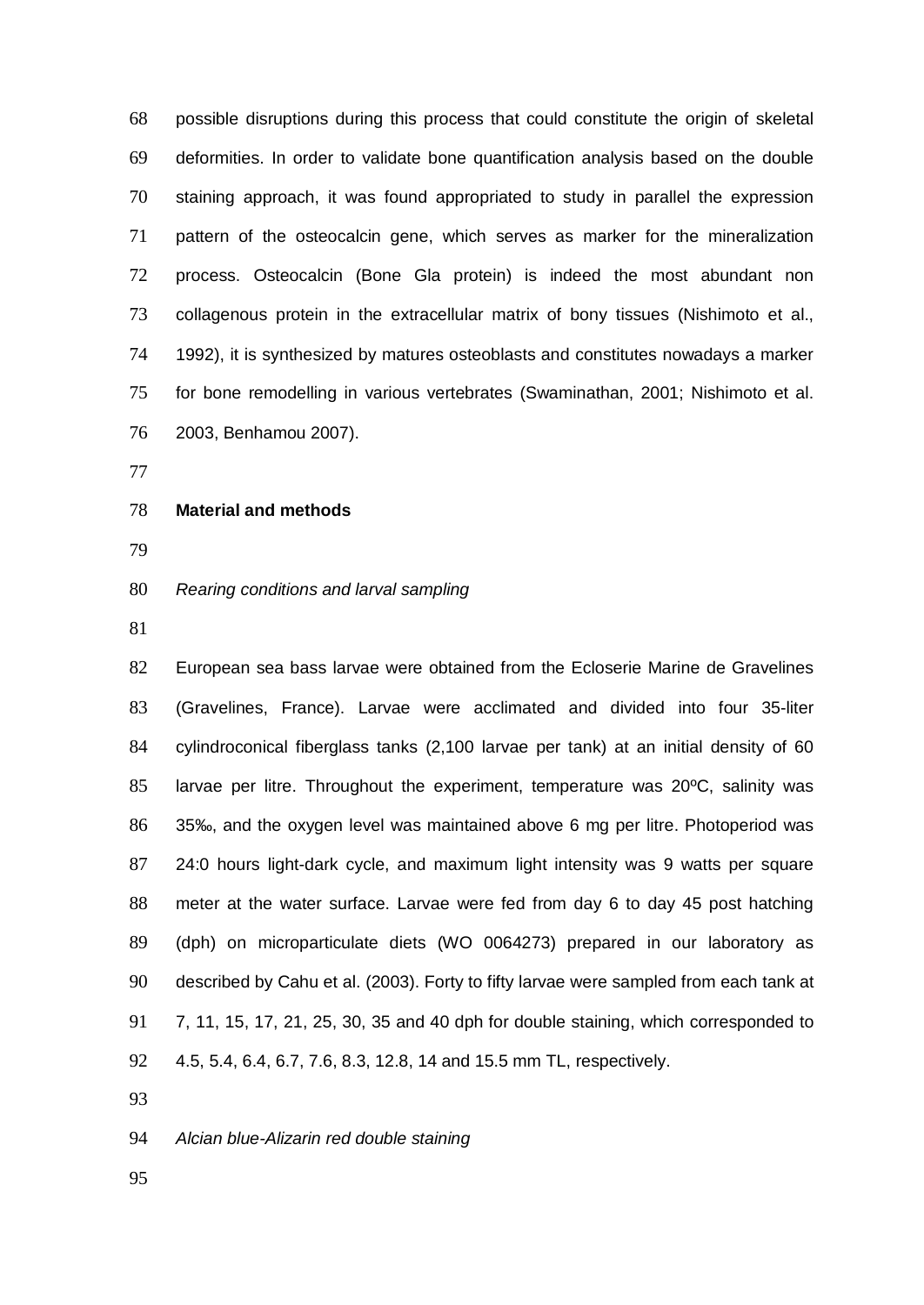The alcian blue-alizarin red double staining technique was adjusted to stain cartilaginous and bony tissue structures in developing European sea bass larvae as next described.

 *Fixation:* forty to fifty larvae were sampled from each tank and preserved in fixative solution (4% formalin buffered to pH 7 with 0.1M phosphate buffer) for at least 24 hours.

 *Washing:* all larval groups were transferred to hand-made sieves and placed into a big glass of Pyrex to facilitate the change of solutions and to treat them at the same time. Larvae were incubated in distilled water until they sank. Afterwards, larvae were washed in distilled water two times 5 minutes each.

 *Cartilage staining*: larvae were transferred into an alcian blue (Alcian blue 8GX, SIGMA A5268) solution (100 mg/l alcian blue, 800 ml/l 95% ethanol, and 200 ml/l acetic acid) and the incubation time varied according to the larval size until the achievement of the staining saturation (Table 1).

 *Neutralization*: the remaining acid of larval tissues was neutralized by incubating specimens during 3 minutes in a solution containing 100% ethanol in 1% KOH.

 *Rehydration*: larvae were rehydrated in decreasing ethanol series (95, 70, 40, 15 %), two times 15 minutes each, and in distilled water until larvae sank. Finally, larvae were incubated in distilled water two times 5 minutes each.

 *Bleaching*: pigmented larvae were incubated in a bleaching solution (1 volume 3% H<sub>2</sub>O<sub>2</sub> and 9 volumes 1% KOH) during a variable time, according to the degree of pigmentation and size (Table1).

 *Clearing*: ossified larvae were incubated in a rinsing solution (7 volumes distilled water, 3 volumes sodium borate and 0.5-2.5 g trypsin -SIGMA T-4799-) for 20 hours.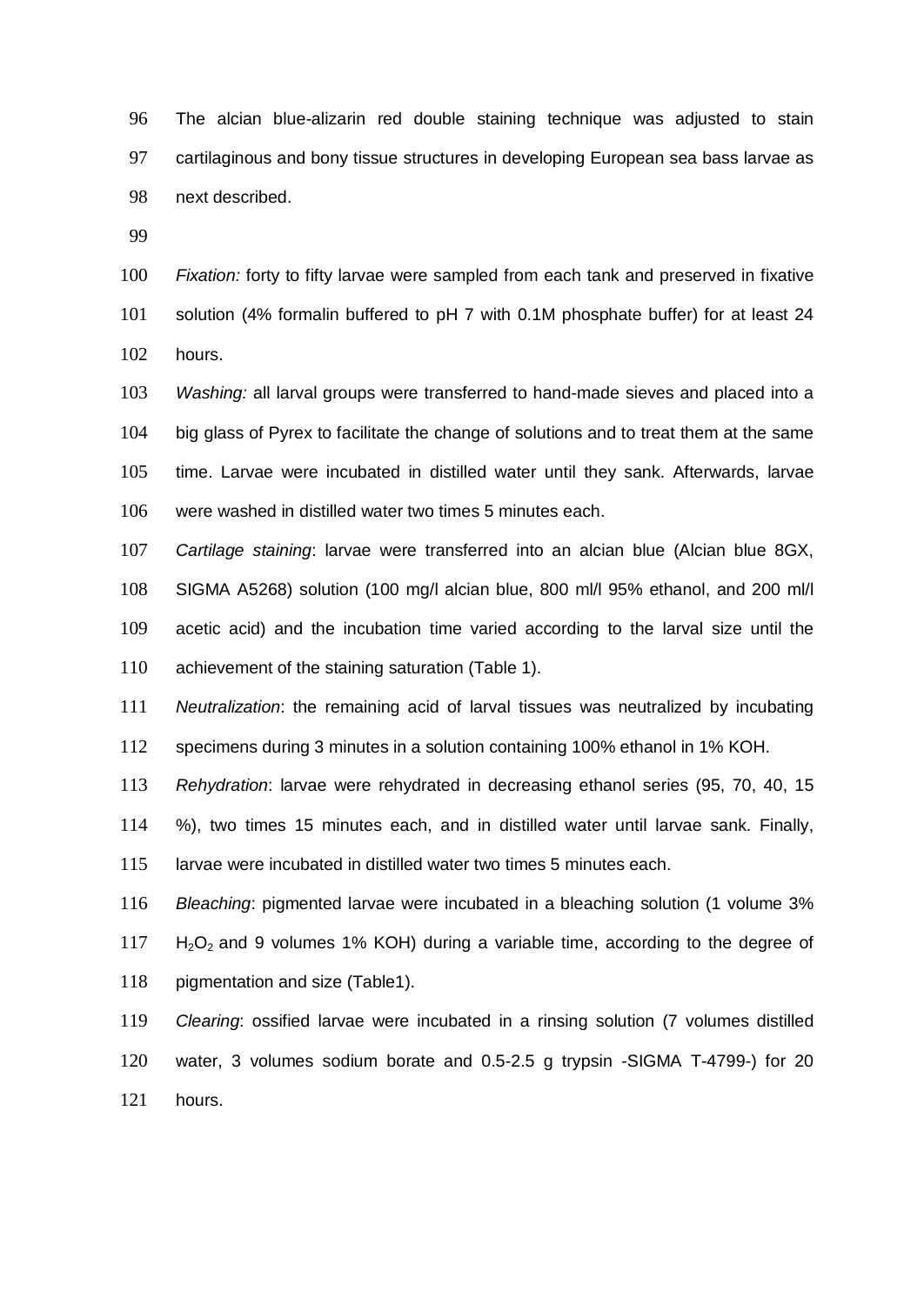*Bone staining*: larvae were incubated in alizarin red (SIGMA T4799) solution (5 g/l alizarin red in 1% KOH) during various periods of time, depending on the ossification degree (Table 1).

 *Washing*: larvae were washed with distilled water and subsequently with a solution of 1% KOH until the elimination of staining background. The incubation time varied according to the degree of ossification (Table 1).

*Dehydration:* larvae were incubated in the following increasing series of glycerol + 1% KOH: 2 hours in 40% Glycerol + 60% 1% KOH and 6 hours in 70% Glycerol + 30% 1% KOH.

*Stocking*: stained larvae were preserved in 100% glycerol.

*Image analysis*

 Stained larvae were placed on Petri dishes containing glycerol and scanned (Epson Perfection 4990 Photo; Light source: white cold cathode fluorescent lamp) to create a 2,500-kb picture. The results were compiled and statistically analyzed as described below. Individual size and the surfaces corresponding to cartilage and bone in whole larvae were visualized and quantified using a computerized image analysis package (IMAQ Vision Builder, National Instruments, Austin, TX). The scripting feature of IMAQ Vision Builder was used to record a series of image- processing steps and their specific parameters, so that the computerized image analyses were also performed simultaneously for all samples (batch processing). The script used a list of image-processing commands encompassing the selection of pixel color range and quantification. Selecting ranges of pixel values in color images (threshold operations) allowed the pixels associated with red (bone) or blue (cartilage) staining to be distinguished. The number of selected pixels was then quantified using a particle analyses operation. The value of red pixels was associated to the degree of bone mineralization.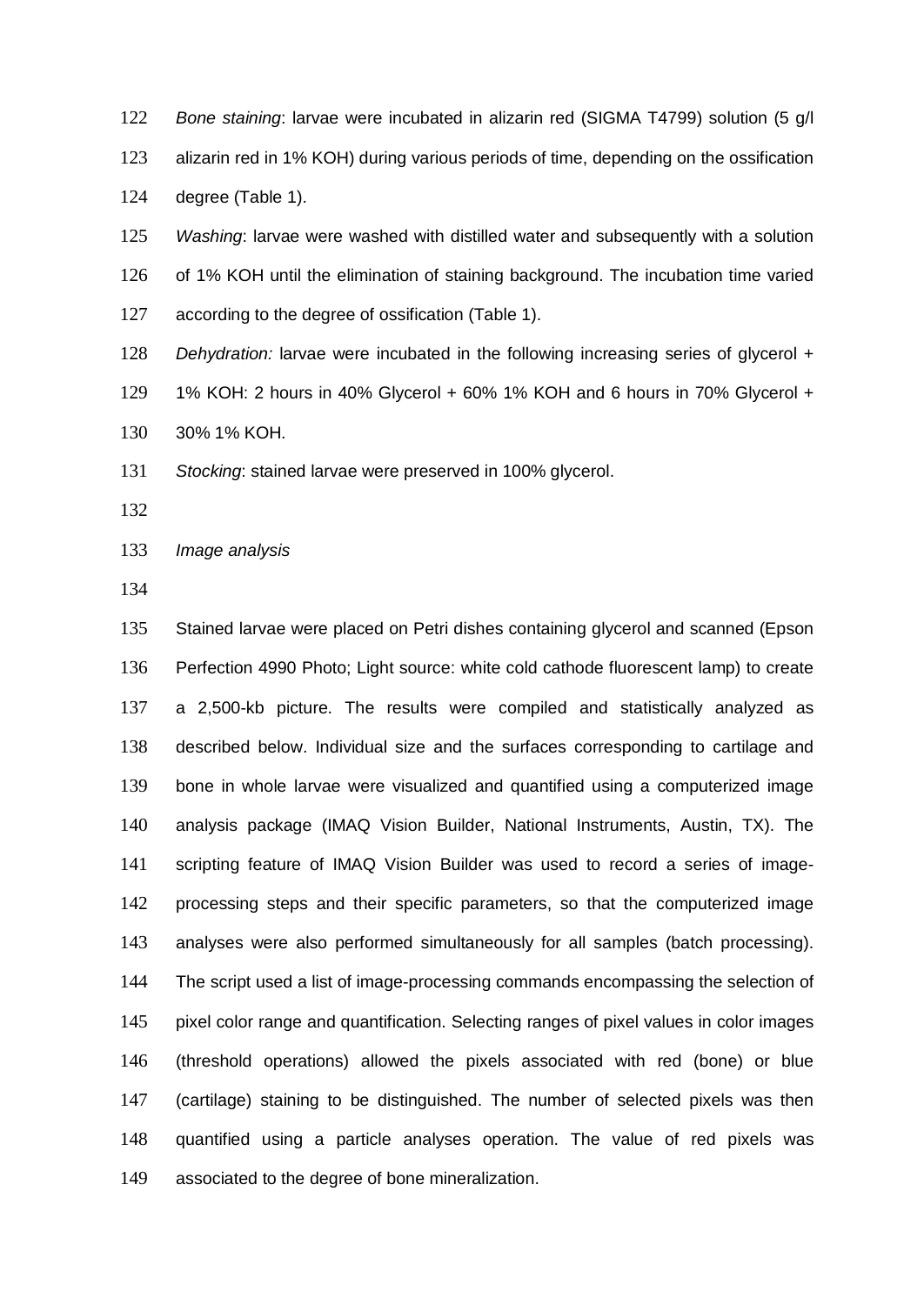## *Gene expression*

 Total RNA from whole larvae was extracted using TRIzol (Invitrogen) and reverse- transcribed (iScript cDNA Synthesis Kit, Bio-Rad Laboratories) to measure the expression of Osteocalcin (AY663813). Quantitative PCR analyses were performed in triplicate using iQ SYBR Green supermix 2X (Bio-Rad Laboratories). Ef1 was chosen as a housekeeping gene (AJ866727). Gene primer sequences, thermal cycling, real-time PCR efficiencies and the relative quantity of target gene-specific transcripts among samples were determined as described in Mazurais et al. (2008).

*Statistics*

Results are expressed as means  $\pm$  standard deviations. The correlation between osteocalcin expression and ossification degree was calculated using the Spearman's correlation index (Rs) with a significance level of 5%.

- **Results and discussion**
- 
- *Alcian blue-alizarin red double staining protocol*
- 

 The present double staining protocol for developing European sea bass larvae was defined based on diverse published protocols (Dingerkus and Uhler, 1977; Park and Kim, 1984; Potthoff, 1984; Taylor and Van Dyke, 1985; Gavaia et al., 2000). To achieve optimal staining conditions, several incubation times of the different solutions were tested according to larval size and developmental stage. Thus, a compromise between colour saturation in cartilage and bone and the prevention of tissue degradation was reached. The best staining results were obtained when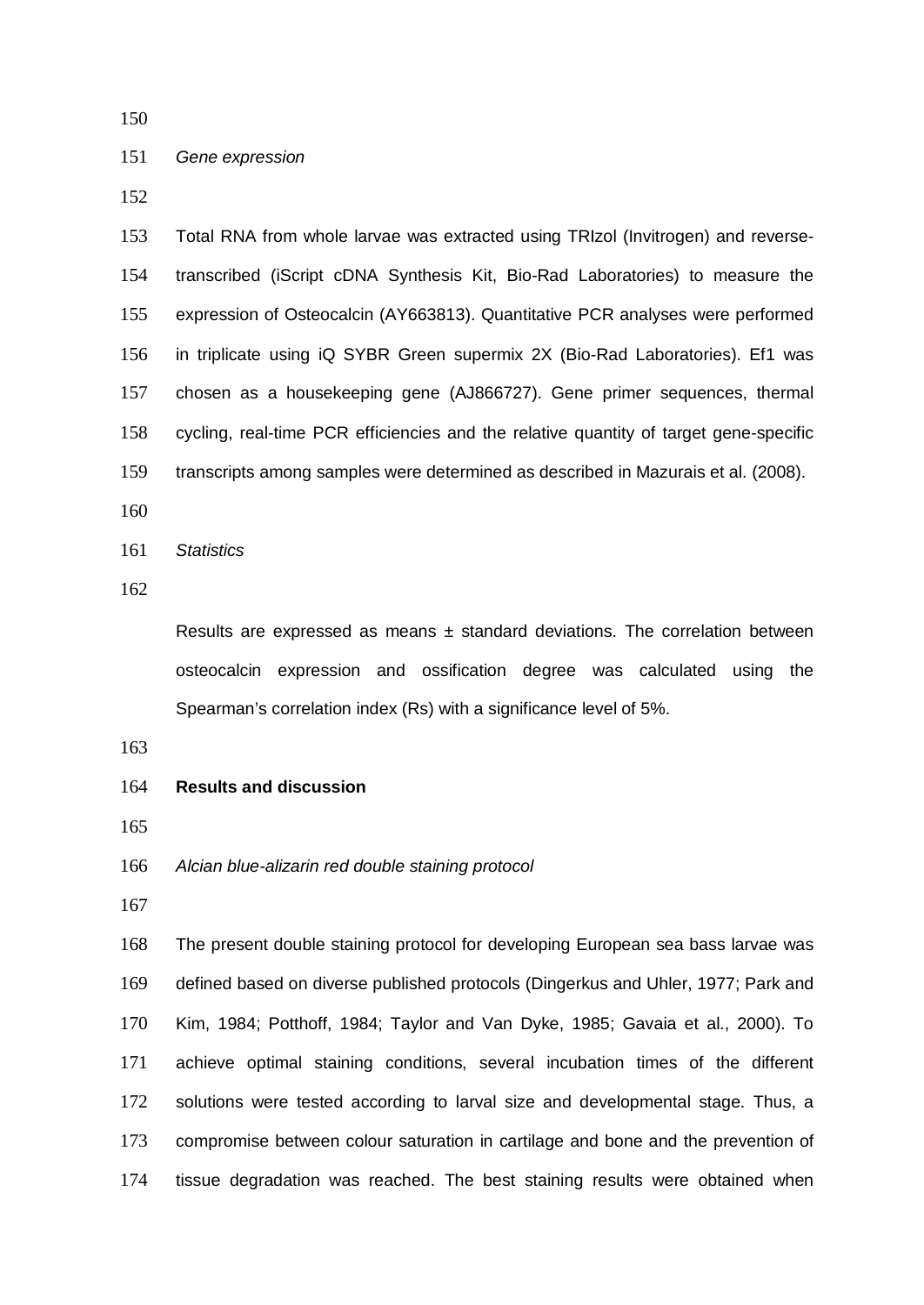larvae were divided in three developmental groups and treated as shown in Table 1. This protocol allowed detecting cartilaginous and calcified skeletal structures from 4.5 mm and 6.4 mm TL, respectively (Fig. 1). In addition, it was also possible to distinguish some deformities in the skull, vertebral column and caudal fin complex (Fig. 2).

 Double staining has been used to describe skeletogenesis and to detect skeletal malformations in several fish species (Daoulas et al., 1991; Boglione et al., 2001; Koumoundouros et al., 1997, 2002; Gavaia et al., 2002; 2006; Sfakianakis et al., 2004; Fernández et al., 2008; 2009; Mazurais et al., 2008; 2009; Darias et al., 2010). Gavaia et al. (2000) improved this technique to detect cartilage and bone in *Solea senegalensis*, *Sparus aurata*, *Diplodus* sp. and *Halobatrachus didactylus* larvae and juveniles as small as 2.6 mm notochord length (NL). Due to the similarities shared in terms of larval size and species analysed, protocols of Potthoff (1984) and Gavaia et al. (2000) were more closely examined than the others for the adjustment of this double staining procedure in European sea bass, which presented several methodological differences. For instance, specimens were directly washed in distilled water rather than treat them with TBST (Tris-NaCl-Triton X-100 solution) to eliminate the residual fixative. Potthof (1984) stated that a dehydration step before cartilage staining is important since small amounts of water interfere with the staining of cartilage. Nevertheless, the prevention of non-specific stain observed by Gavaia et al. (2000) when larvae were kept hydrated prior the alcian blue staining, rather than dehydrated or directly transferred from the fixative solution, was considered in the present protocol, which gave satisfying results. The incubation times in alcian blue solution of the different larval groups were similar to those used for other fish species (Potthoff, 1984; Gavaia et al., 2000). Following the recommendations of Gavaia et al. (2000), a KOH:ethanol solution was used to neutralize the remaining alcian blue solution that could continue to demineralise the larval tissues. The higher pH prevents further calcium loss from the bony tissues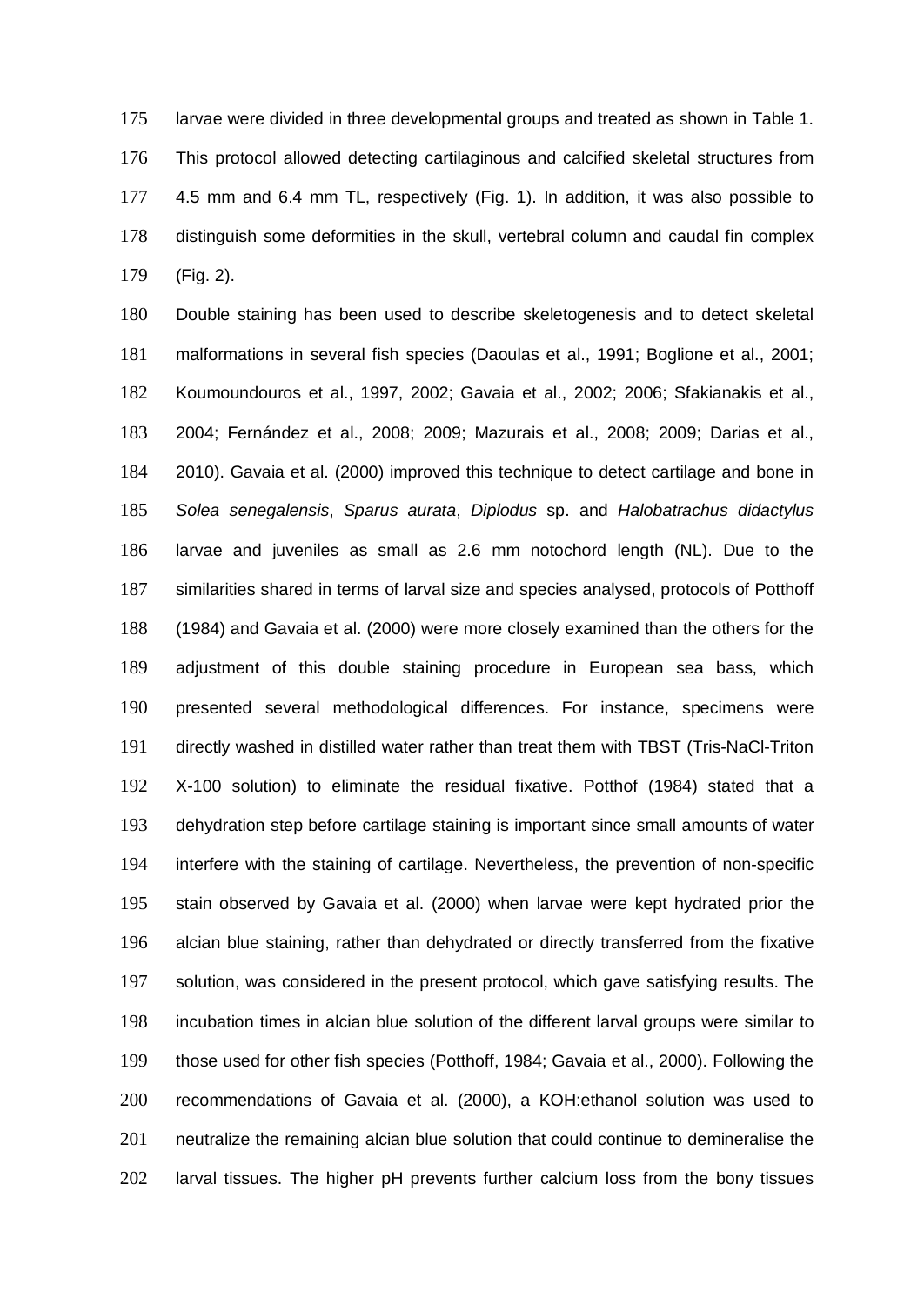which is essential to obtain a suitable alizarin red stain. Larval tissues could also be neutralized using a saturated sodium borate solution (Potthoff, 1984). However, the main difference between the protocols was observed in the bleaching step. In this study it was performed before bone staining, this being in agreement with Potthoff (1984) and Taylor and Van Dyke (1985) and contrary to Dingerkus et al. (1977) and Gavaia et al. (2000). The bleaching treatment was only used in older larvae since they were more pigmented. This step was especially important for the subsequent quantitative analysis of the ossification degree because the brown colour of the 211 pigmented skin interfered with the pixel color range selected to cover the ossified 212 bony tissue. It was necessary to increase the incubation time used for bone staining to 20 hours in larvae longer than 12.8 mm, coinciding with thicker tissues, to obtain an adequate staining of ossified structures. This was in agreement with Potthoff (1984) who found necessary 24h to stain bony structures in fish larvae ranging from 10 to 80 mm TL. However, Gavaia et al (2000) proposed 30 minutes for all treated larvae ranging from 2.6 to 78 mm. Such a notable difference in the incubation time could be related with the absence of TBST treatment in the present protocol since, as Gavaia et al. (2000) reported, it improves dye penetration. Finally, a treatment with trypsin was necessary to clear larger European sea bass specimens, while this was not required in other species of comparable size (Gavaia et al., 2000).

### *Bone mineralization and osteocalcin expression*

 To evaluate the ossification process, the total number of red pixels was counted which represents the mineralization degree of bony tissue in each developmental stage. The ossification degree of bony tissue increased from 6.4 mm TL (15 dph) onwards, coinciding with the detection of the first ossified structures (dentary, maxillas and *cleithrum*). Bony tissue formed gradually until 7.6 mm TL (21 dph), since mineralization remained limited to the skull. From 8.3 mm TL (25 dph) until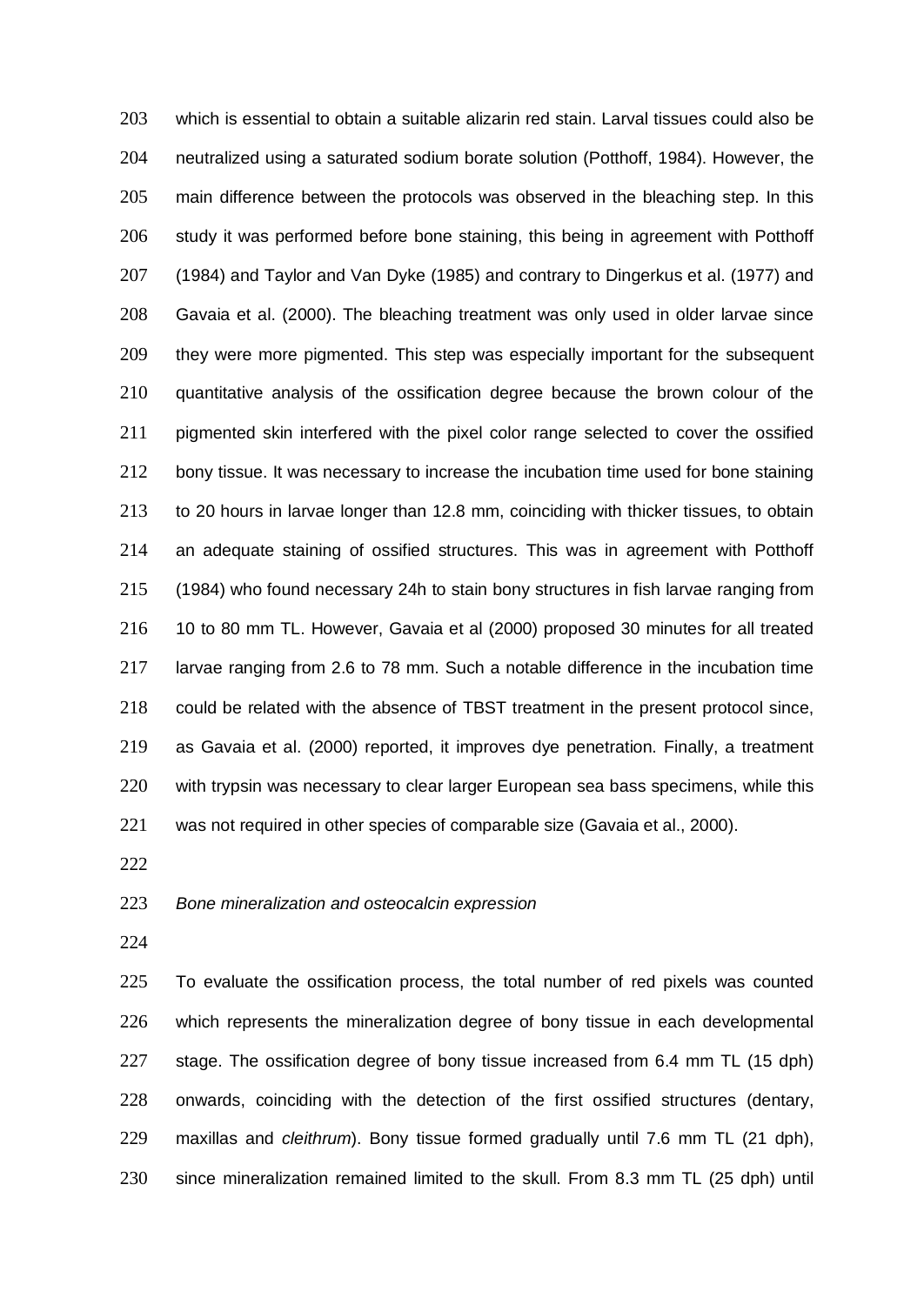231 15.5 mm TL (40 dph), the mineralized bone was notable and nearly concerned the whole larval skeleton (skull, vertebral column and caudal complex).

 The spatio-temporal sequence of the bony structures formation was in accordance with that obtained by Gluckmann et al. (1999). It was also verified that the appearance of bony tissues was correlated with the increase of the ossification degree measured in the different developmental stages. Quantitative analysis indicated that ossification degree follows an exponential kinetic with an inflexion 238 point around 8.3 mm TL, this being associated with the sequence of ossification of the skeletal elements. That is, before that size, mineralized structures mainly corresponded to the skull while from 8.3 mm TL onwards, the centra of the vertebral column extremely contributed to the observed ossification increase.

242 The different incubation times used at each developmental stage did not introduce any bias in the pattern of larval staining degree. For instance, the use of trypsin only in specimens from 12.8 mm TL onwards, or even the wide range of incubation times 245 of the alizarin red solution (30 minutes in larvae from 4.5 to 6.4 mm TL and 20 hours in the other ones), did not influence the bone staining profile (Fig. 3).

 European sea bass larvae showed an exponential pattern of osteocalcin expression during larval development. This is in line with previous studies that have shown a notable increase of osteocalcin expression from 22-25 dph onwards, coinciding with mineralization of the vertebral column (Darias et al., 2010). Such profile was positively correlated with that of the ossification degree determined by the double staining approach (Fig. 3) (Rs = 0.9762, P < 0.05). This result was expectable since osteocalcin is implied in the differentiation and mineralization of osteoblasts (Lian and Stein, 1995), the bone-forming cells (Fig. 3). Together with the strong similarity existing between the kinetic of the ossification degree measured by the double staining method and the osteocalcin expression pattern, these findings validate the present protocol (Fig. 3). Mazurais et al. (2008) already observed a high correlation between osteocalcin expression and red alizarin stain of mineralized bone tissue in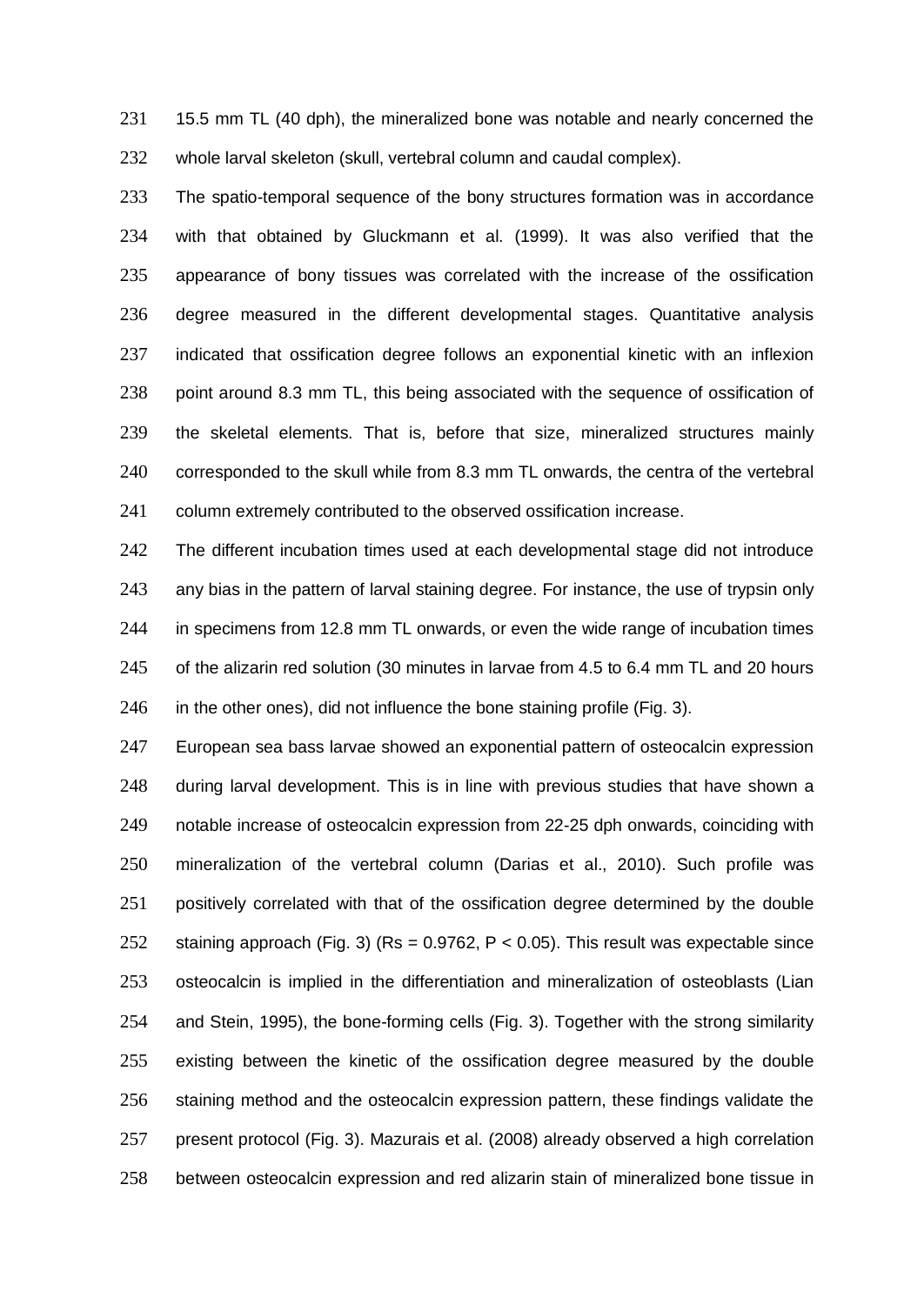38 day-old European sea bass larvae, demonstrating that this gene is a good indicator of bone differentiation. The present study ratifies that osteocalcin constitutes a suitable molecular marker for the ossification status in European sea bass larvae, not only at the end of the larval period but throughout the larval development.

 In conclusion, the alcian-blue alizarin red technique was successfully adjusted for developing European sea bass, allowing to detect cartilage and bone in larvae with a minimum size of 4.5 mm and 6.4 mm TL, respectively, which denotes the convenience of this method for skeletal development studies. Additionally, a 269 quantitative analysis of the ossification degree throughout the European sea bass larval development based on this staining procedure was also achieved. This could 271 serve to determine and localize possible disruptions during the ossification process 272 that could constitute the origin of skeletal deformities. Finally, osteocalcin expression 273 has not only validated the bone quantification analysis based on the double staining approach, but has also demonstrated to be a suitable molecular marker of the presence of mineralized bone in developing European sea bass larvae. Therefore, this is a useful tool to study the skeletal ontogenesis, to precociously diagnose 277 skeletal malformations in small specimens and eventually to better characterize the 278 effect of different environmental and/or nutritional factors on the ossification status of specific skeletal components.

### **Aknowledgements**

This work was, in part, supported by FINEFISH, a Collective Research Project of the sixth Framework Programme of the European Union (Contract 012451). M.J. Darias was supported by a postdoctoral fellowship from the Fundación Ramón Areces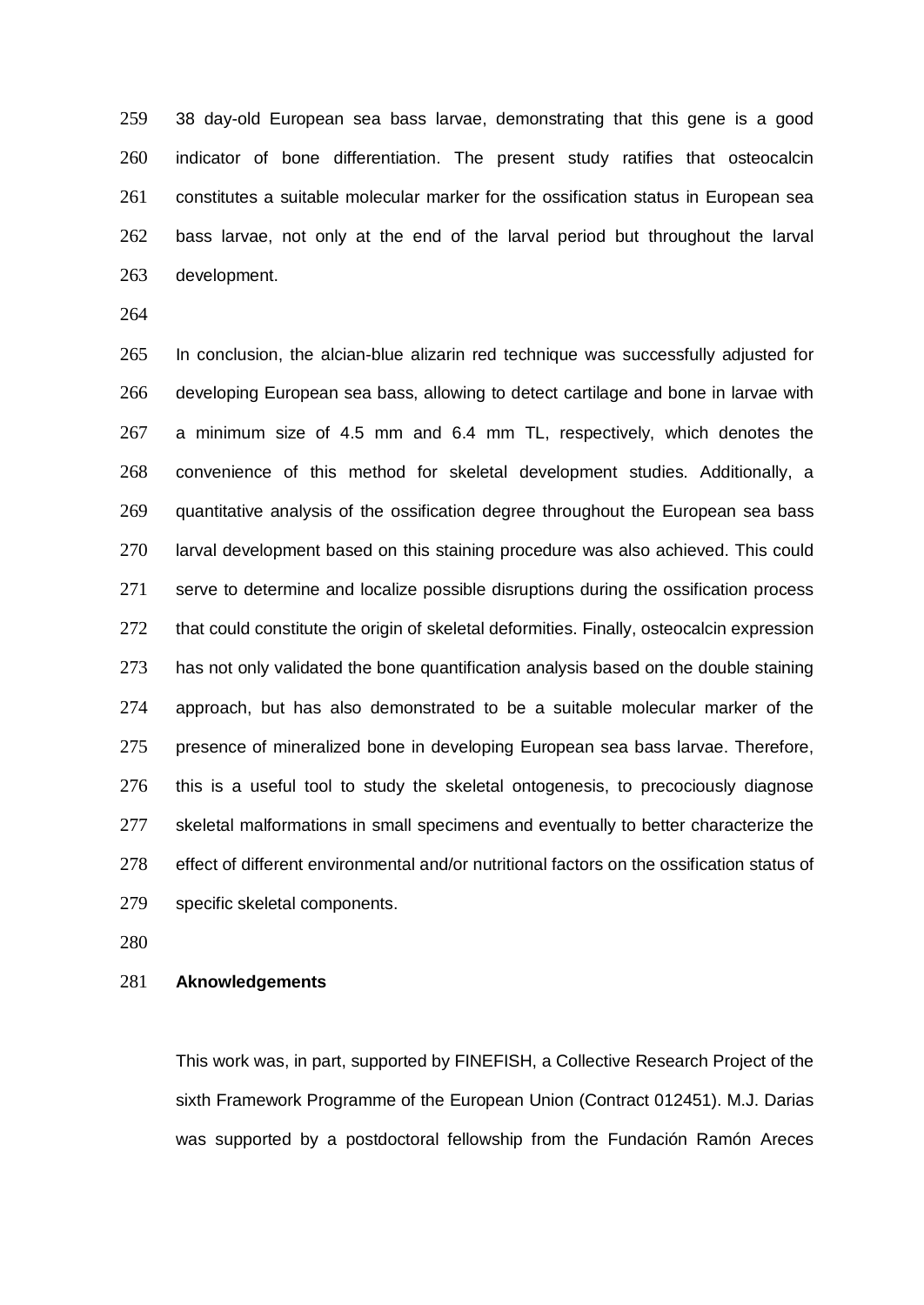(Spain) and by a MICINN National Project (AGL2008-03897-C04-01) (Spain) to participate in the first IAFSB Workshop.

#### **References**

 Benhamou, C.L., 2007. Effets des traitements de l'ostéoporose sur la qualité osseuse. Revue du Rhumatisme. 74, 43-51.

- Boglione, C.; Gagliardi, F.; Scardi, M.; Cataudella, S., 2001. Skeletal descriptors and
- quality assessment in larvae and post-larvae of wild-caught and hatchery-reared
- gilthead sea bream (*Sparus aurata* L. 1758). Aquaculture 192, 1-22.

 Cahu, C.; Zambonino Infante, J.; Takeuchi, T., 2003. Nutritional components affecting skeletal development in fish larvae. Aquaculture 227, 245-258.

 Daoulas, C. H.; Economou, N. A.; Bantavas, I., 1991. Osteological abnormalities in laboratory reared European sea bass (*Dicentrachus labrax*) fingerlings. Aquaculture 97, 169-180.

 Darias, M.J.; Mazurais, D.; Koumoundouros, G.; Glynatsi, N.; Christodoulopoulou, S.; Huelvan, C.; Desbruyeres, E.; Le Gall, M.M.; Quazuguel P.; Cahu, C.L.; Zambonino-Infante, J.L., 2010. Dietary vitamin  $D_3$  affects digestive system ontogenesis and ossification in European sea bass (*Dicentrachus labrax*, Linnaeus, 1758). Aquaculture 298, 300-307.

 Dingerkus, G.; Uhler, L. D., 1977. Enzyme clearing of Alcian blue stained whole small vertebrates, for demonstration of cartilage. Stain Technology 52, 229-232.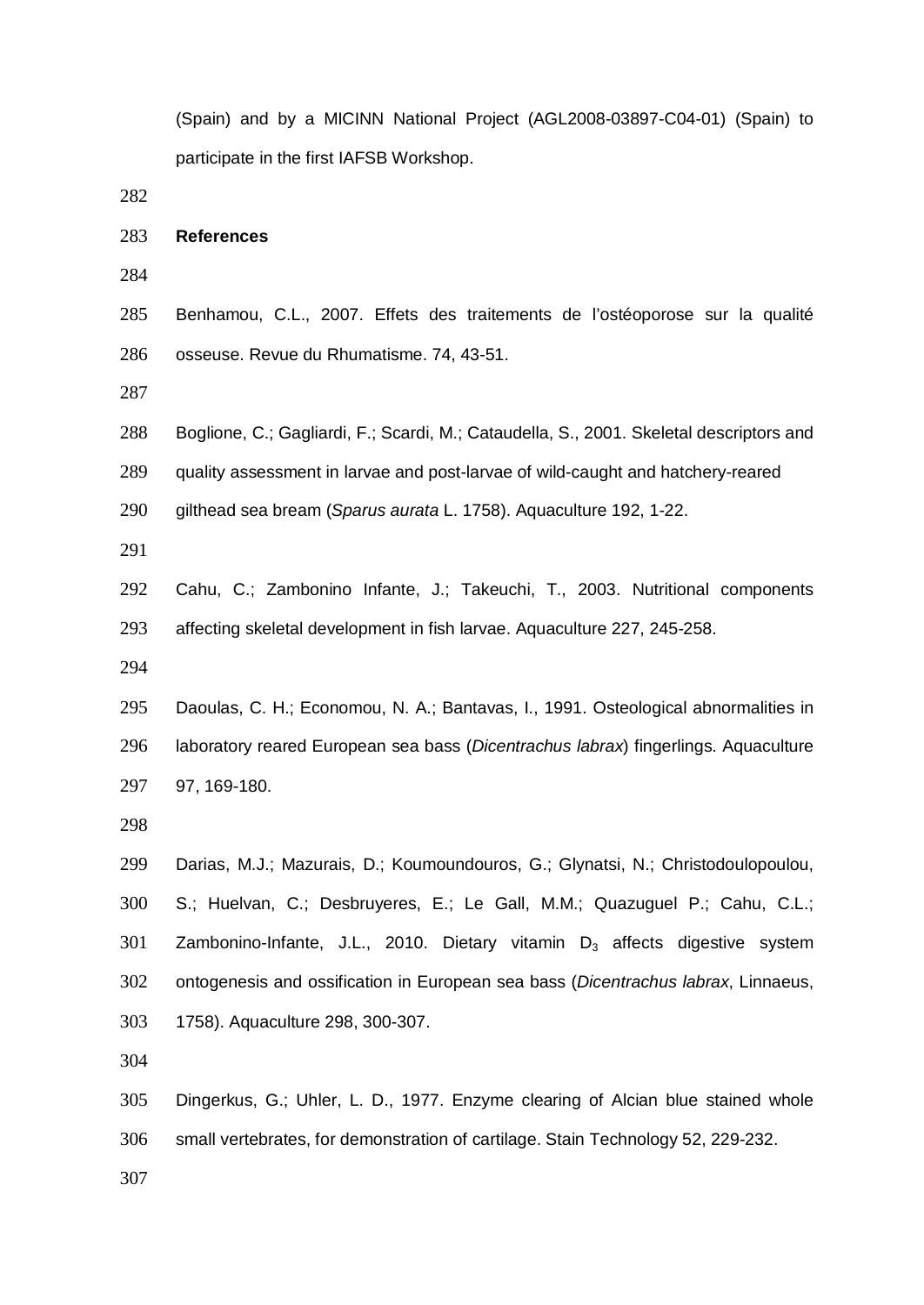| 308 | Faustino, M.; Power, D. M., 1998. Development of osteological structures in the sea    |  |  |
|-----|----------------------------------------------------------------------------------------|--|--|
| 309 | bream: vertebral column and caudal fin complex. Journal of Fish Biology 52, 11-22.     |  |  |
| 310 |                                                                                        |  |  |
| 311 | Faustino, M; Power, D. M., 1999. Development of the pectoral, pelvic, dorsal and       |  |  |
| 312 | anal fins in cultured sea bream. Journal of Fish Biology 54, 1094-1110.                |  |  |
| 313 |                                                                                        |  |  |
| 314 | Faustino, M.; Power, D. M., 2001. Osteologic development of the viscerocranial         |  |  |
| 315 | skeleton in sea bream: alternative ossification strategies in teleost fish. Journal of |  |  |
| 316 | Fish Biology 58, 537-572.                                                              |  |  |
| 317 |                                                                                        |  |  |
| 318 | Fernández, I.; Hontoria, F.; Ortiz-Delgado, J. B.; Kotzamanis, Y.; Estévez, A.;        |  |  |
| 319 | Zambonino-Infante, J. L.; Gisbert, E., 2008. Larval performance and skeletal           |  |  |
| 320 | deformities in farmed gilthead sea bream (Sparus aurata) fed with graded levels of     |  |  |
| 321 | Vitamin A enriched rotifers (Brachionus plicatilis). Aquaculture 283, 102-115.         |  |  |
| 322 |                                                                                        |  |  |
| 323 | Fernández, I.; Pimentel, M.; Ortiz-Delgado, J. B.; Hontoria, F.; Sarasquete, C.;       |  |  |
| 324 | Estévez, A.; Zambonino-Infante, J. L.; Gisbert, E., 2009. Effect of dietary vitamin A  |  |  |
| 325 | on Senegalese sole (Solea senegalensis) skeletogenesis and larval quality.             |  |  |
| 326 | Aquaculture 295, 250-265.                                                              |  |  |
| 327 |                                                                                        |  |  |
| 328 | Gavaia, P. J.; Sarasquete, C.; Cancela, M. L., 2000. Detection of mineralized          |  |  |
| 329 | structures in early stages of development of marine Teleostei using a modified         |  |  |
| 330 | alcian blue-alizarin red double staining technique for bone and cartilage. Biotechnic  |  |  |
| 331 | and Histochemistry 75, 79-84.                                                          |  |  |
| 332 |                                                                                        |  |  |
| 333 | Gavaia, P. J.; Dinis, M. T.; Cancela M. L., 2002. Osteological development and         |  |  |
| 334 | abnormalities of the vertebral column and caudal skeleton in larval and juvenile       |  |  |
|     |                                                                                        |  |  |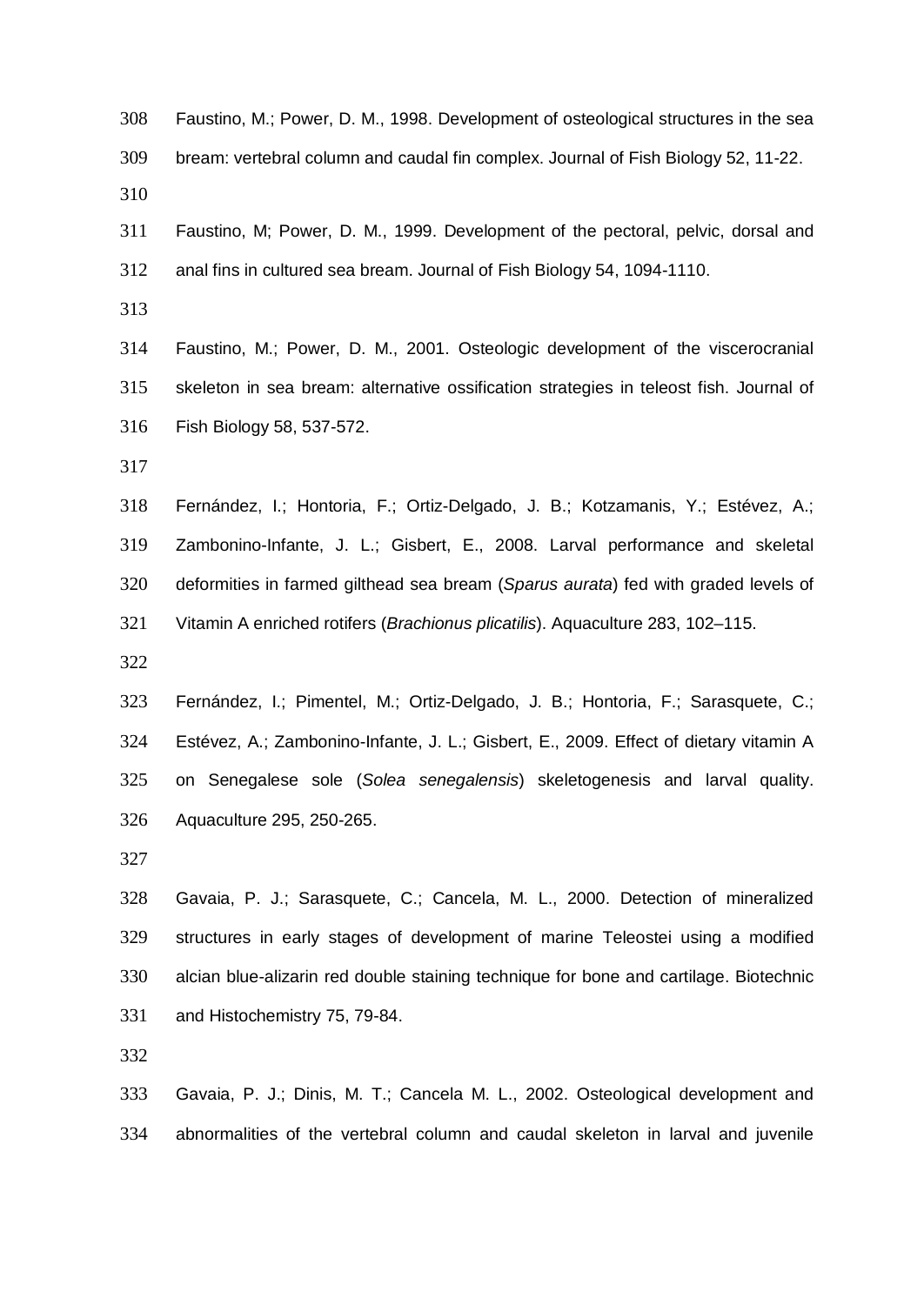- stages of hatchery-reared Senegal sole (*Solea senegalensis*) Aquaculture 211, 305- 323.
- 
- Gavaia, P.J.; Simes, D. C.; Ortiz-Delgado, J. B.; Viegas, C. S. B.; Pinto, J. P.; Kelsh, R. N.; Sarasquete, C. M.; Cancela, L. M., 2006. Osteocalcin and matrix Gla protein in zebrafish (*Danio rerio*) and Senegal sole (*Solea senegalensis*): Comparative gene and protein expression during larval development through adulthood. Gene Expression Patterns 6, 637-652.
- 
- Gluckmann, I.; Huriaux, F.; Focant, B.; Vandewalle, P., 1999. Postembryonic development of the cephalic skeleton in *Dicentrarchus labrax* (Pisces, Perciformes, Serranidae). Bulletin of Marine Science 65, 11-36.
- 

 Koumoundouros, G.; Gagliardi, F.; Divanach, P.; Boglione, C.; Cataudella, S.; Kentouri, M., 1997a. Normal and abnormal osteological development of caudal fin in *Sparus aurata* L.

- fry. Aquaculture 149, 215-226.
- 

Koumoundouros, G.; Oran, G.; Divanach, P.; Stefanakis, S; Kentouri, M., 1997b.

The opercular complex deformity in intensive gilthead sea bream (*Sparus aurata* L.)

larviculture. Moment of apparition and description. Aquaculture 156, 165–177.

 Koumoundouros, G.; Divanach, P; Kentouri, M. 2000. Development of the skull in *Dentex dentex* Osteichthyes: Sparidae). Marine Biology 136, 175–184.

 Koumoundouros, G.; Maingot, E.; Divanach, P.; Kentouri, M., 2002. Kyphosis in reared European sea bass (Dicentrarchus labrax L.): ontogeny and effects on mortality. Aquaculture 209, 49-58.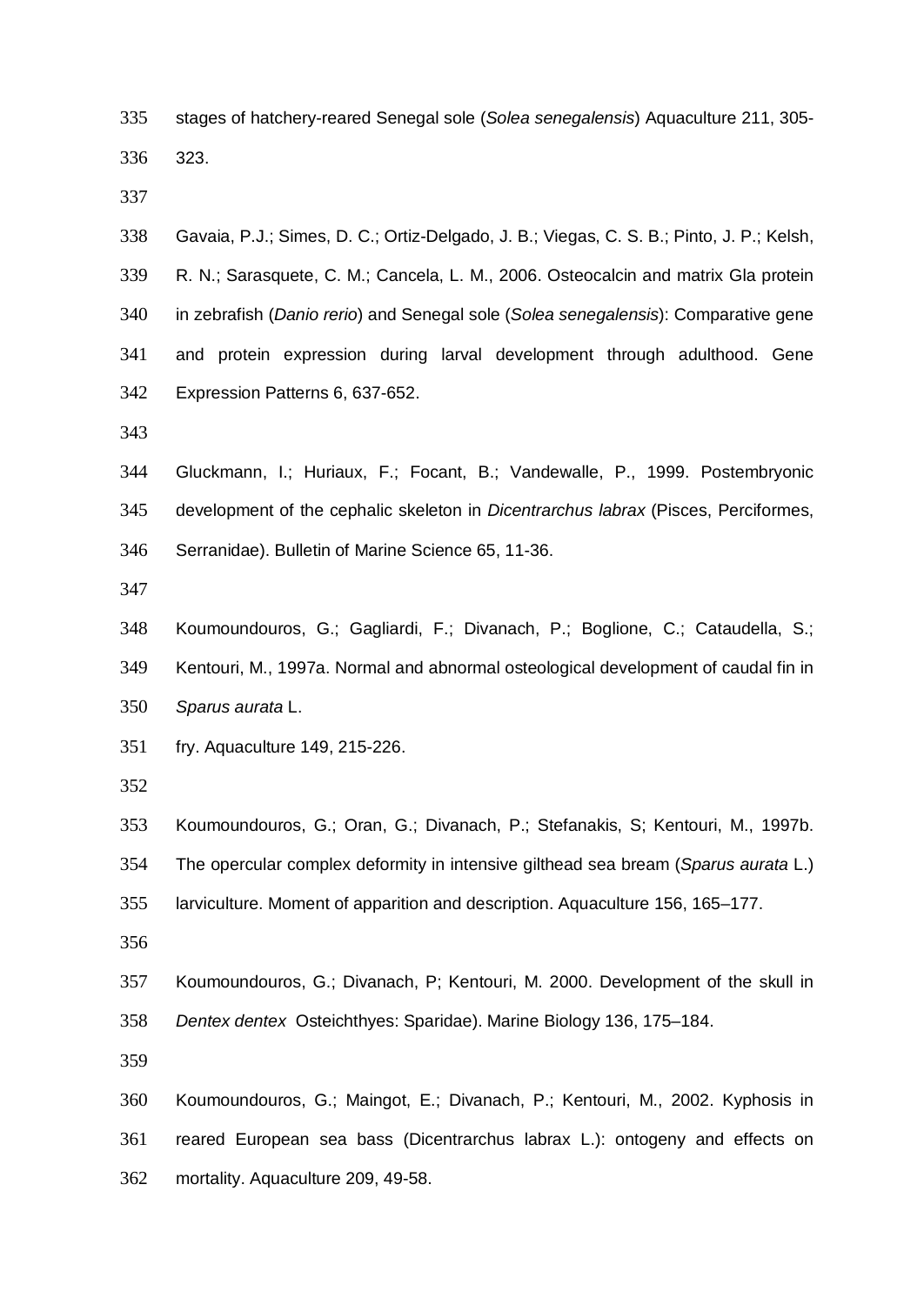- Lall, S.P.; Lewis-McCrea, L., 2007. Role of nutrients in skeletal metabolism and pathology in fish, an overview. Aquaculture 267, 3-19
- 
- Lian, J. B.; Stein, G. S., 1995. Development of the osteoblast phenotype: molecular mechanisms mediating osteoblast growth and differentiation. The Iowa Orthopaedic Journal 15, 118-40.
- 

 Marino, G.; Boglione, C.; Bertolini, B.; Cataudella, S., 1993. Observations on development and anomalies in the appendicular skeleton of sea bass, *Dicentrarchus labrax* L. 1758, larvae and juveniles. Aquaculture and Fisheries Management 24, 445-456.

 Mazurais, D.; Darias, M. J.; Gouillou-Coustans, M. F.; Le Gall, M. M.; Huelvan, C.; Desbruyères, E.; Quazuguel, P.; Cahu, C.; Zambonino-Infante, J. L., 2008. Dietary vitamin mix levels influence the ossification process in European sea bass (*Dicentrarchus labrax*) larvae. American Journal of Physiology Regulatory Integrative Comparative Physiology 294, R520-7.

 Mazurais, D.; Glynatsi, G.; Darias, M.J.; Christodoulopoulou, S.; Cahu, C.L.; Zambonino-Infante, J.L.; Koumoundouros, G., 2009. Optimal levels of dietary vitamin A for reduced deformity incidence during development of European sea bass larvae (*Dicentrarchus labrax*) depend on malformation type. Aquaculture 294, 262-270.

 Nishimoto, S.K.; Araki, N.; Robinson, D.F.; Waite, H.J., 1992. Discover of Bone Carboxyglutamic Acid Protein in Mineralized Scales. The Journal of Biological Chemistry 267, 11600-11605.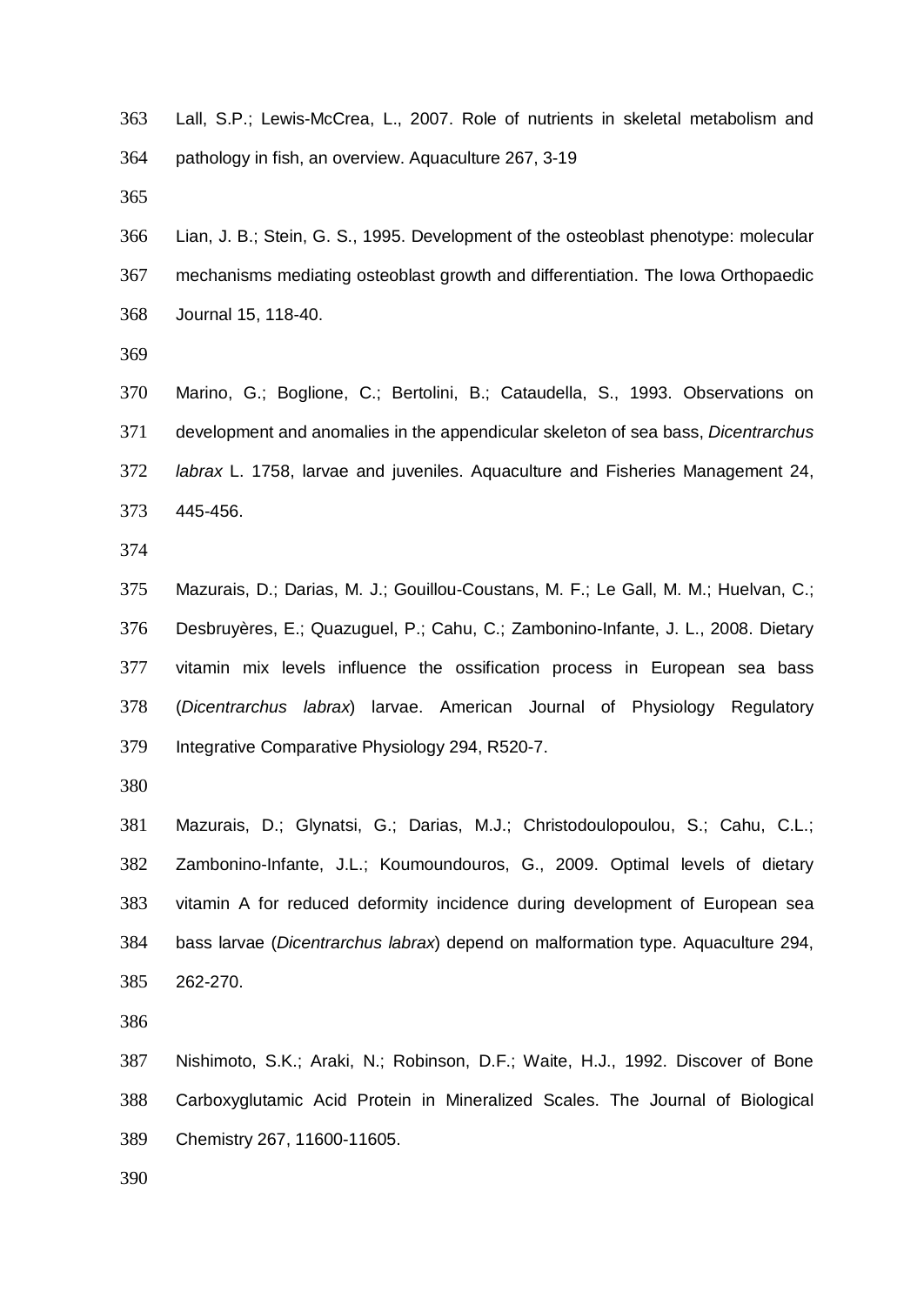Nishimoto, S.K.; Waite, H.J.; Nishimoto, M.; Kriwacki, R.W., 2003. Structure, Activity, and Distribution of Fish Osteocalcin. The Journal of Biological Chemistry 278(14), 11843- 11848.

 Park, E. H.; Kim, D. S., 1984. A procedure for staining cartilage and bone of whole vertebrate larvae while rendering all other tissues transparent. Stain Technology 59, 269-72.

 Potthoff, T., 1984. Clearing and staining techniques. In: Ontogeny and sytematics of fishes. H.G. Moser, W.J. Richards, D.M. Cohen, M.P. Fahay, A.W. Kendall, Jr., and S.L. Richardson (Eds). The American Society of Ichthyologists and Herpetologists. Spec. Publ. No. 1. pp 35-37.

 Sfakianakis, D.G.; Koumoundouros, G.; Divanach, P.; Kentouri, M., 2004. Osteological development of the vertebral column and of the fins in *Pagellus erythrinus* (L. 1758). Temperature effect on the developmental plasticity and morpho-anatomical abnormalities. Aquaculture 232, 407–424.

- Swaminathan, R., 2001. Biochemical markers of bone turnover. Clinica Chimica Acta 313, 95-105.
- 
- Taylor, W. R.; Van Dyke, G. C., 1985. Revised procedures for staining and clearing
- small fishes and other vertebrates for bone and cartilage study. Cybium 9, 107-119.

 Wagemans, F.; Focant, B.; Vandewalee, P., 1998. Early development of the cephalic skeleton in the turbot. Journal of Fish Biology 52, 166-204.

#### **Figure legends**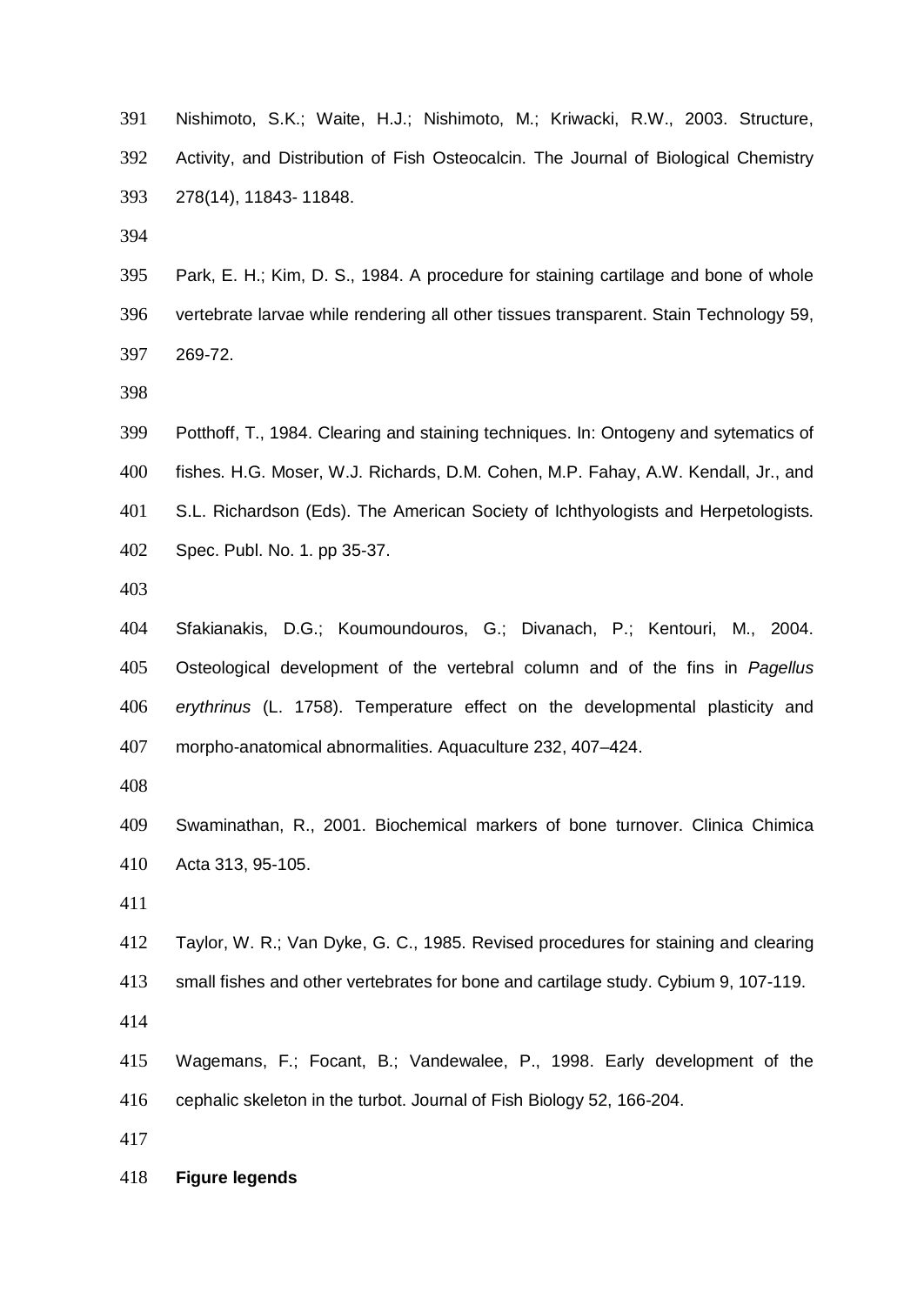**Figure 1.** Alcian blue-alizarin red double stained European sea bass larvae. A) 4.5 421 mm TL, only cartilaginous structures were observed; B) 6.4 mm TL, the first signs of ossification appeared; C and D) 8.3 mm TL, the vertebral colum started to ossify (magnified picture shows that mineralization proceeded ventrad); E) 12.8 mm TL, the vertebrae centra are more mineralized; F) 15.5 mm TL, ossification is much more advanced, including the cephalic region, vertebral column, caudal fin complex and two thirds of pectoral, dorsal, ventral and caudal fins. As observed, this double 427 staining procedure allows to describe the skeletal development of the European sea bass. Cl, *Cleithrum*; De, dentary, HS, Hyosymplectic; Mc, Meckel's cartilage; Mx, maxilay; Q, quadrate; Sc, sclerotic. A-C, scale bars are equal to 0.5 mm. D-F, scale bars are equal to 1 mm.

 **Figure 2.** Alcian blue-alizarin red double stained European sea bass larvae showing several malformations (indicated by arrows). A) Pugheadness in the skull and formation of cartilaginous tissue in the vertebrae; B) Elongation of the lower jaw; C) Fusion of epurals and deformation of the uroneural; D) The same malformations of cartilaginous structures are also found after their mineralization; E) Kyphosis of the vertebral column. Scale bars are equal to 1 mm.

 **Figure 3.** Level of ossification (red pixels/larvae) and relative osteocalcin gene expression during the European sea bass larval development. The mineralization degree in bony tissue increased from 6.4 mm TL onwards, coinciding with the detection of the first ossified structures (dentary, maxillas and *cleithrum*, see Fig. 1). Mineralization remained limited to the skull until 8.3 mm TL. From 8.3 to 15.5 mm TL, the mineralized bone gradually progressed throughout the vertebral column (see Fig. 1). Osteocalcin expression and ossification process followed similar tendencies.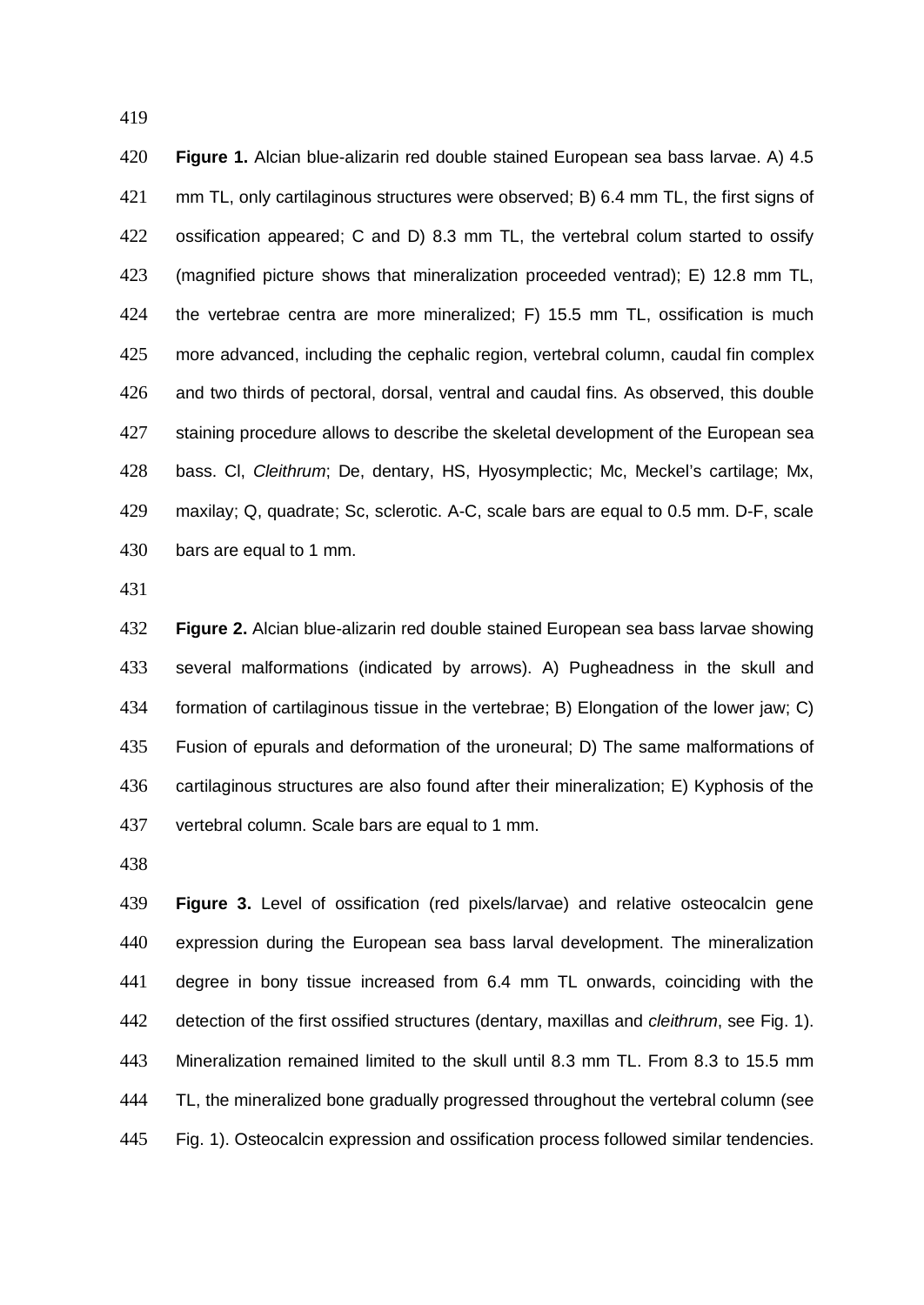The values in lines represent means and bars are standard deviation. Four replicates of 40-50 samples per replicate and sample point.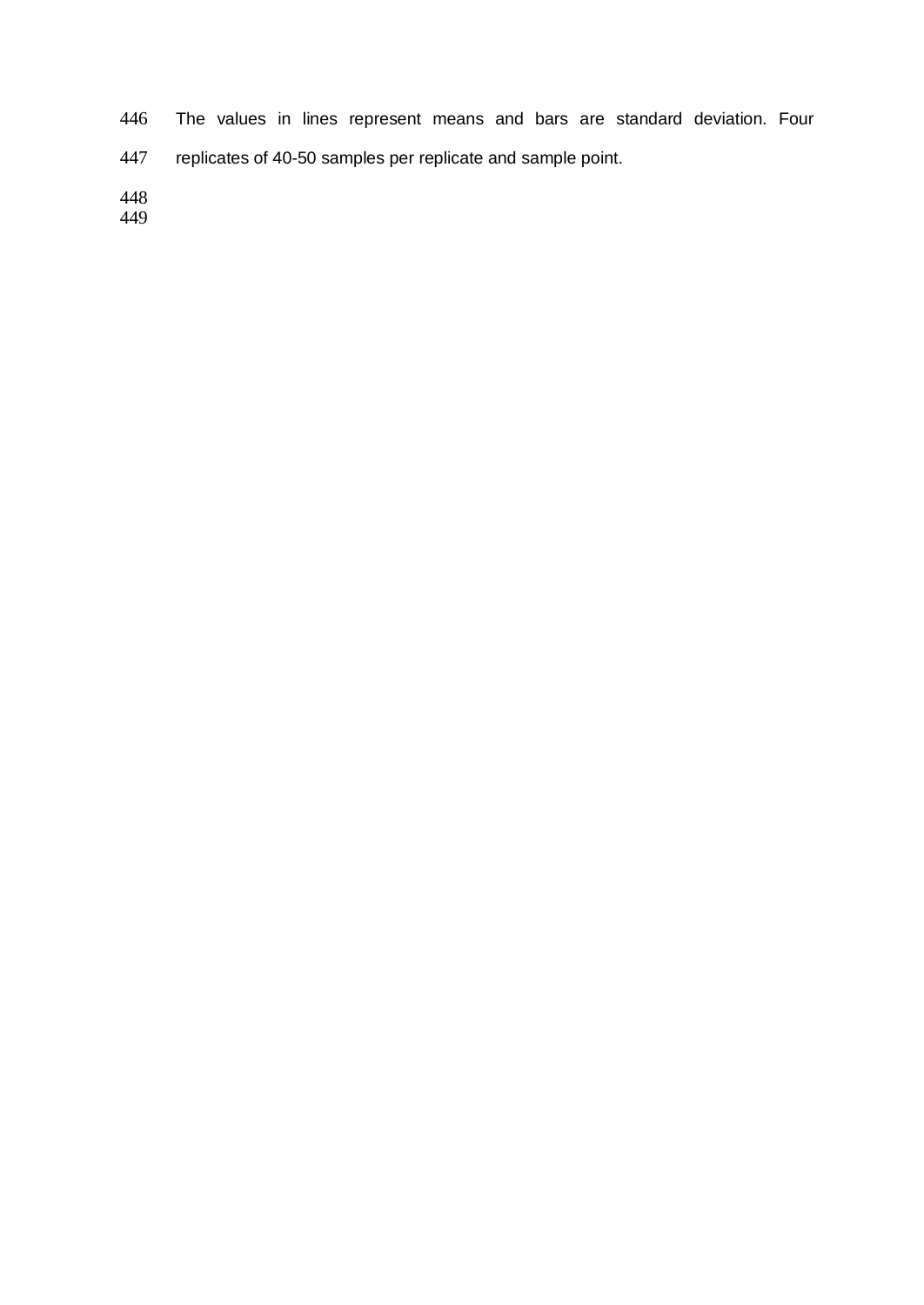450 **Table 1.** Incubation times of the double-staining protocol used in each larval group

| Larval groups                               | a              | b                  | c                 |
|---------------------------------------------|----------------|--------------------|-------------------|
| Larval age                                  | $7-15$ dph     | 17-25 dph          | 30-40 dph         |
| Total length                                | $4.5 - 6.4$ mm | $6.7 - 8.3$ mm     | 12.8-15.5 mm      |
| Incubation times for each<br>protocol stage |                |                    |                   |
| Cartilage staining                          | 30 min.        | 60 min.            | 24 h              |
| <b>Bleaching</b>                            | $25$ min.      | $30 \text{ min}$ . | 60 min.           |
| Clearing                                    | -              | -                  | 20h               |
| Bone staining                               | 30 min.        | 20h                | 20h               |
| Washing                                     | 5 min.         | 5 min              | $2 \times 5$ min. |

451 according to the European sea bass larval development

# 452

453 **Darias et al., JAI-Bo-21, Table 1**

<sup>454</sup>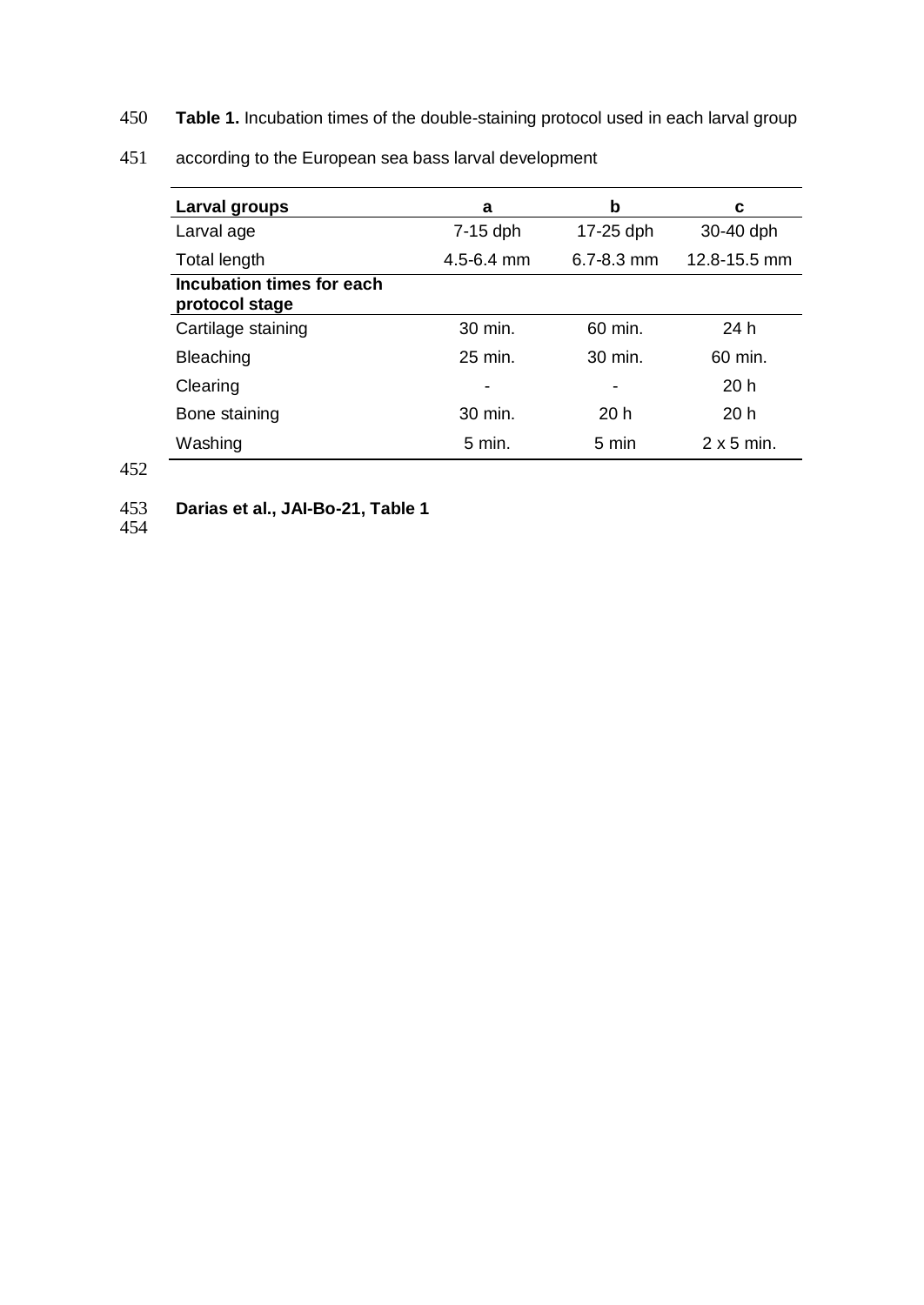

**Darias et al., JAI-Bo-21, Figure 1** 455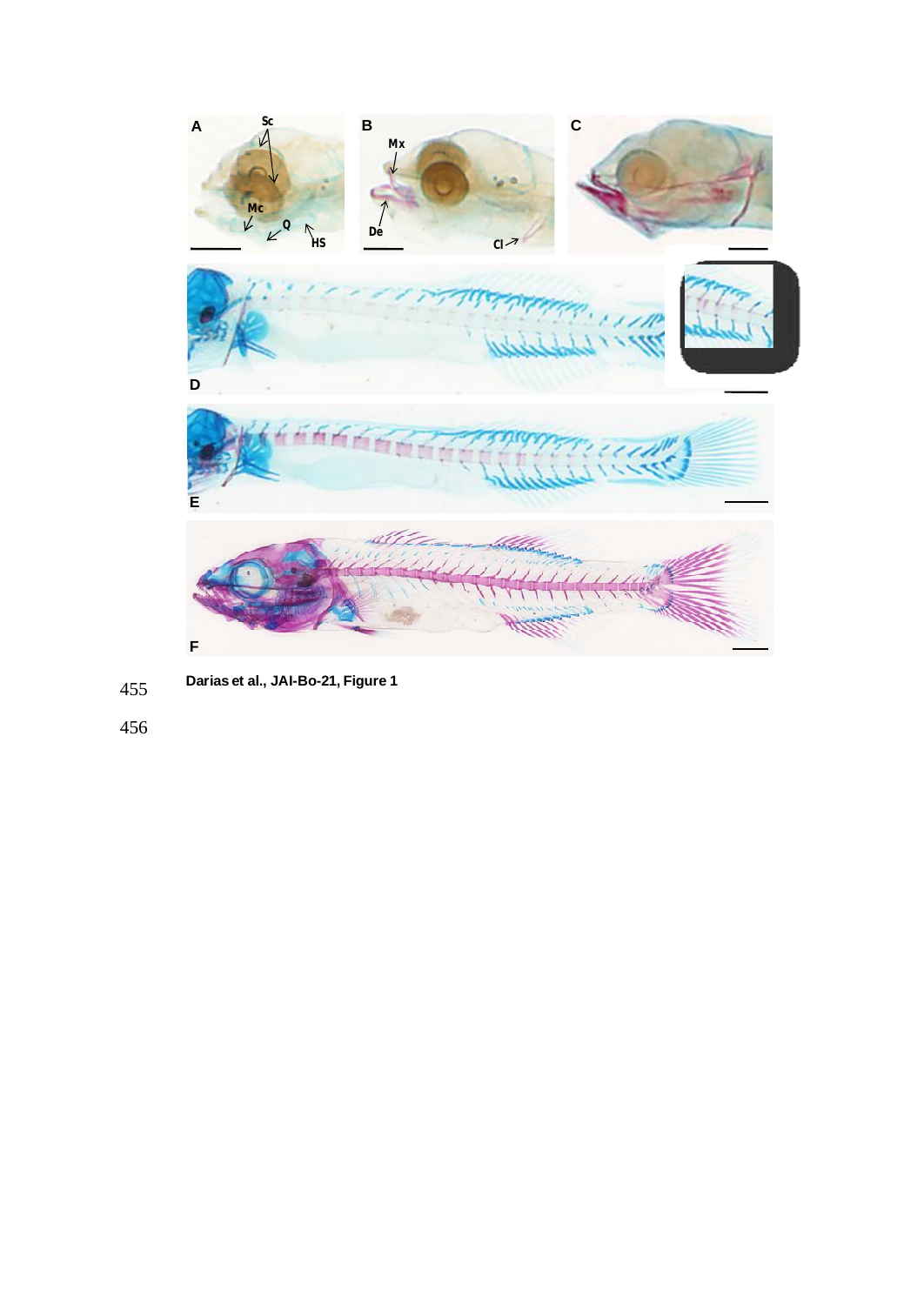

**Darias et al., JAI-Bo-21, Figure 2** 457